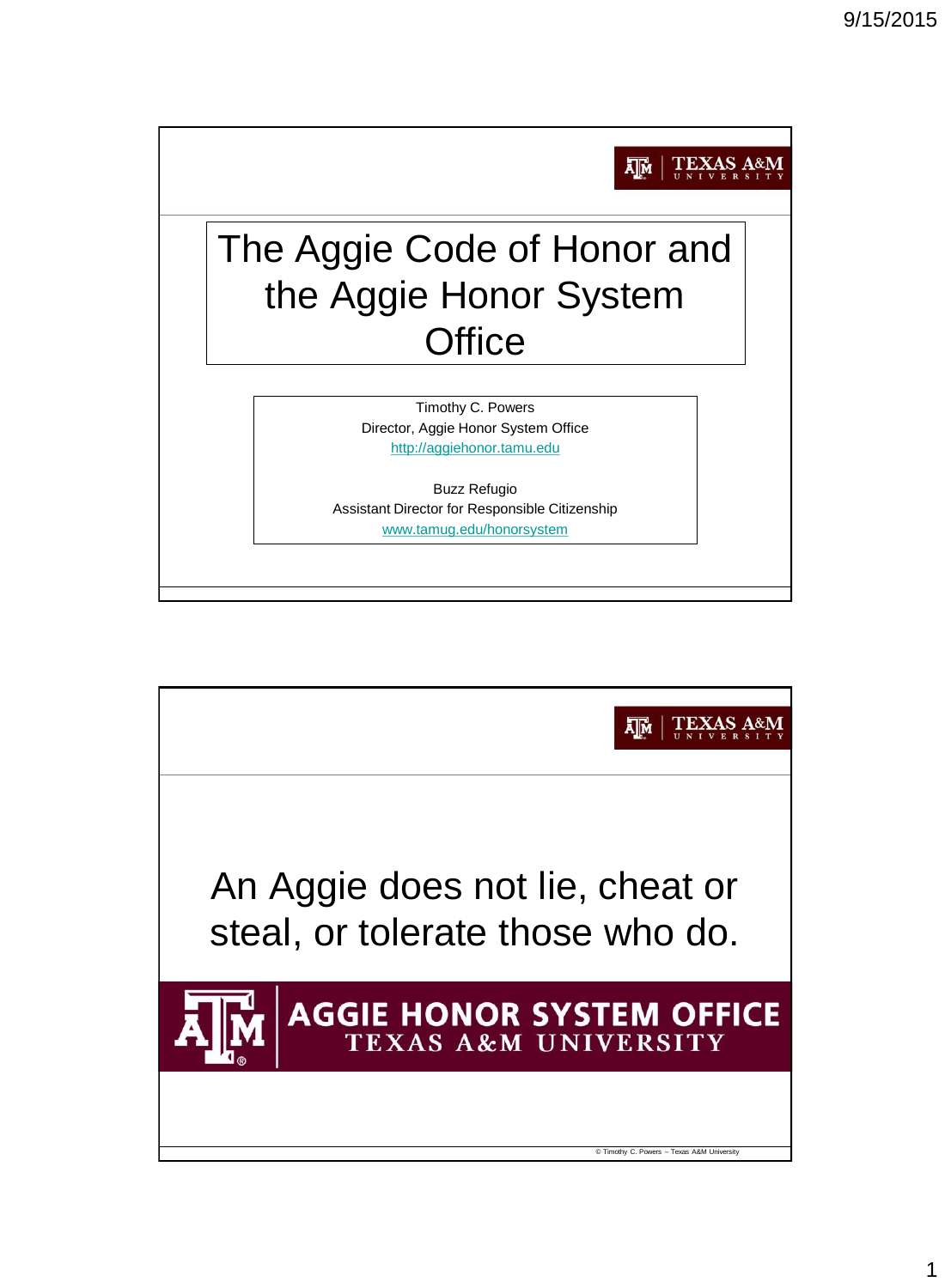

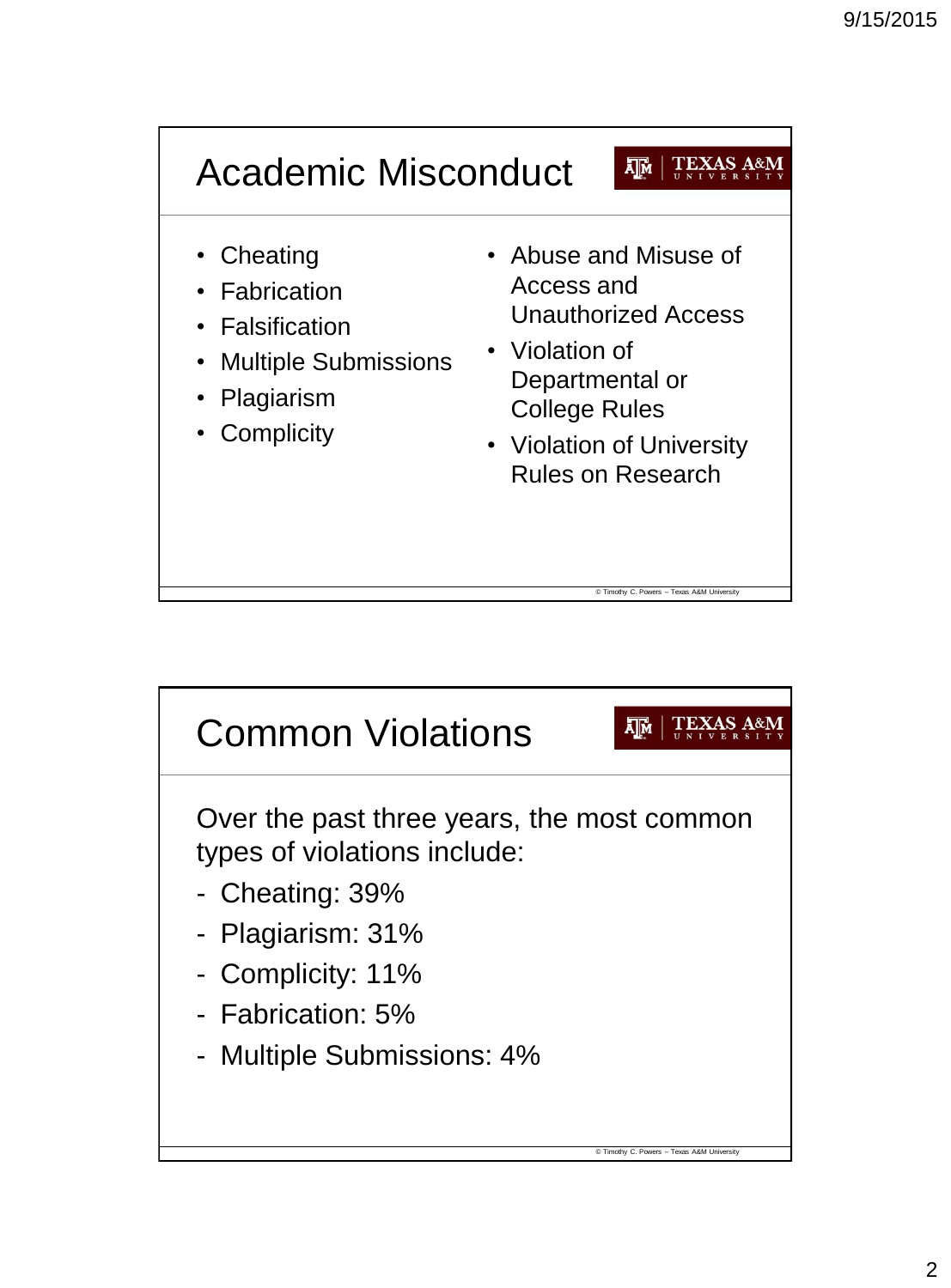

| Σ∏м<br><b>Common Violations</b>            |                                 |       |                        |                                                 |  |  |  |  |  |  |  |
|--------------------------------------------|---------------------------------|-------|------------------------|-------------------------------------------------|--|--|--|--|--|--|--|
|                                            | <b>ACADEMIC INTEGRITY CASES</b> |       |                        |                                                 |  |  |  |  |  |  |  |
|                                            | Year                            | Total | Resolved by<br>Faculty | Handled<br>Initially by<br><b>Honor Council</b> |  |  |  |  |  |  |  |
|                                            | 2015                            | 10    | 9                      | 1                                               |  |  |  |  |  |  |  |
|                                            | 2014                            | 23    | 23                     |                                                 |  |  |  |  |  |  |  |
|                                            | 2013                            | 19    | 18                     | 1                                               |  |  |  |  |  |  |  |
|                                            | 2012                            | 23    | 19                     | 4                                               |  |  |  |  |  |  |  |
|                                            | 2011                            | 15    | 7                      | 8                                               |  |  |  |  |  |  |  |
|                                            |                                 |       |                        |                                                 |  |  |  |  |  |  |  |
|                                            |                                 |       |                        |                                                 |  |  |  |  |  |  |  |
| C Timothy C. Powers - Texas A&M University |                                 |       |                        |                                                 |  |  |  |  |  |  |  |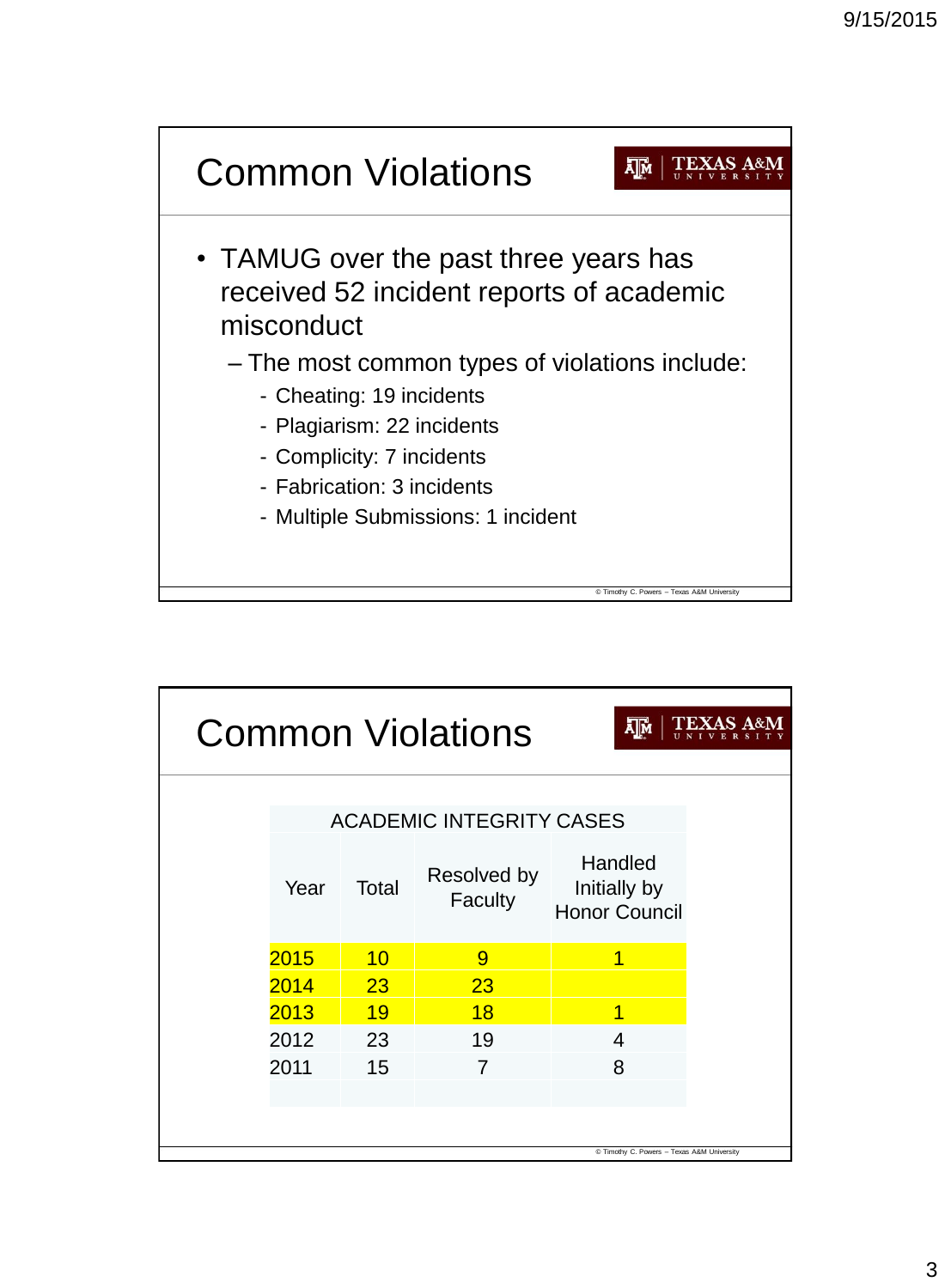

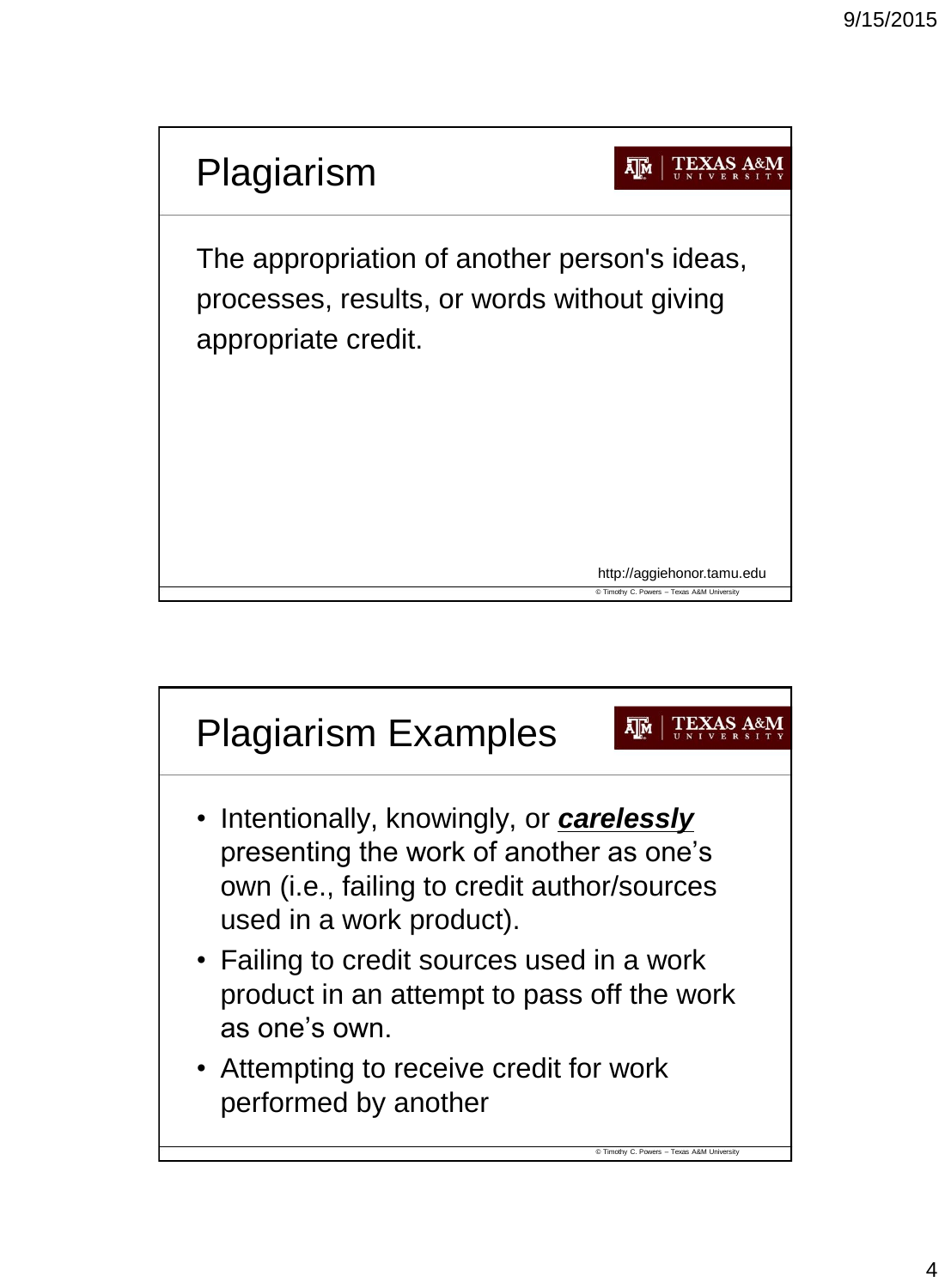



http://aggiehonor.tamu.edu © Timothy C. Powers – Texas A&M University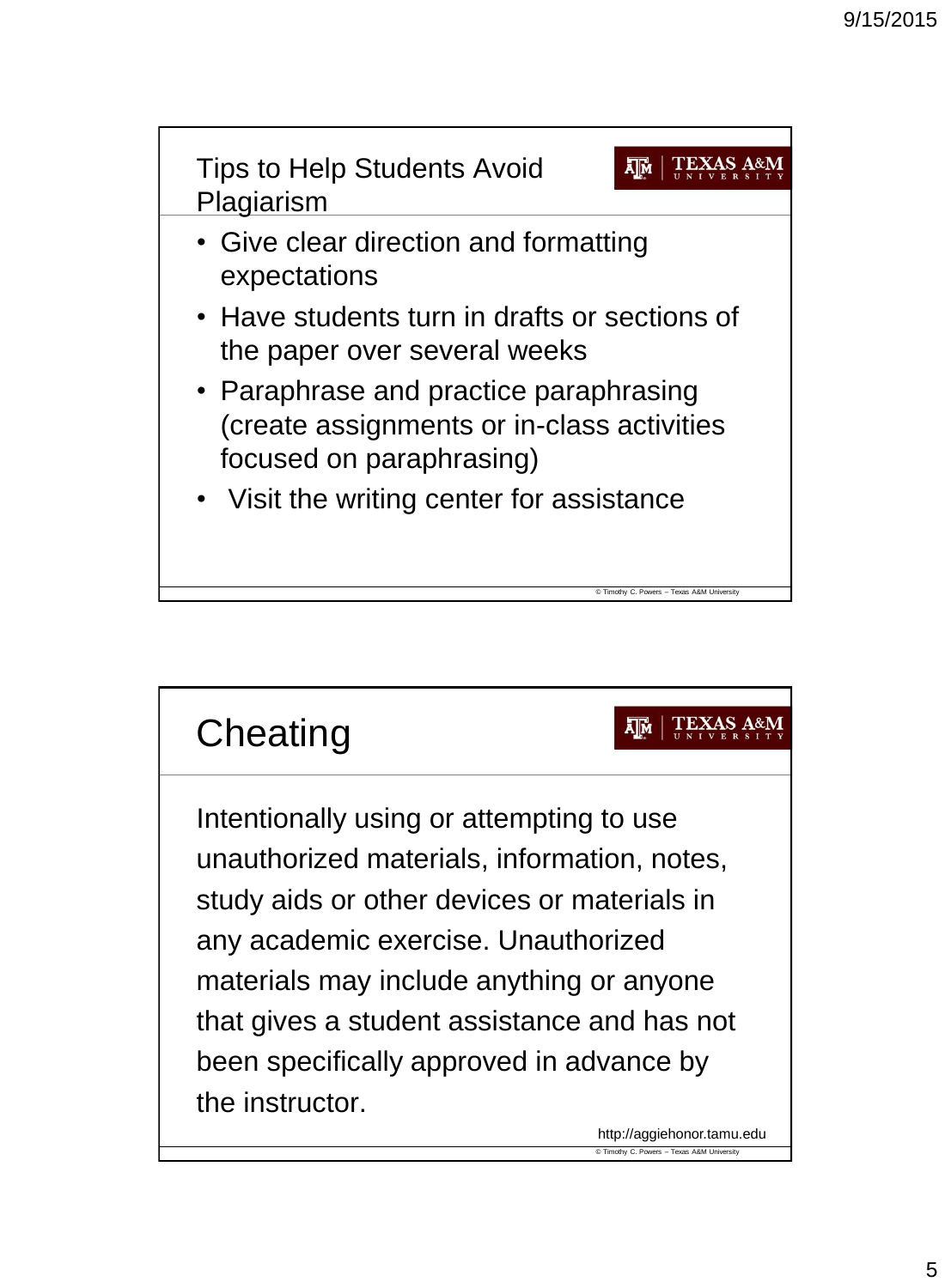

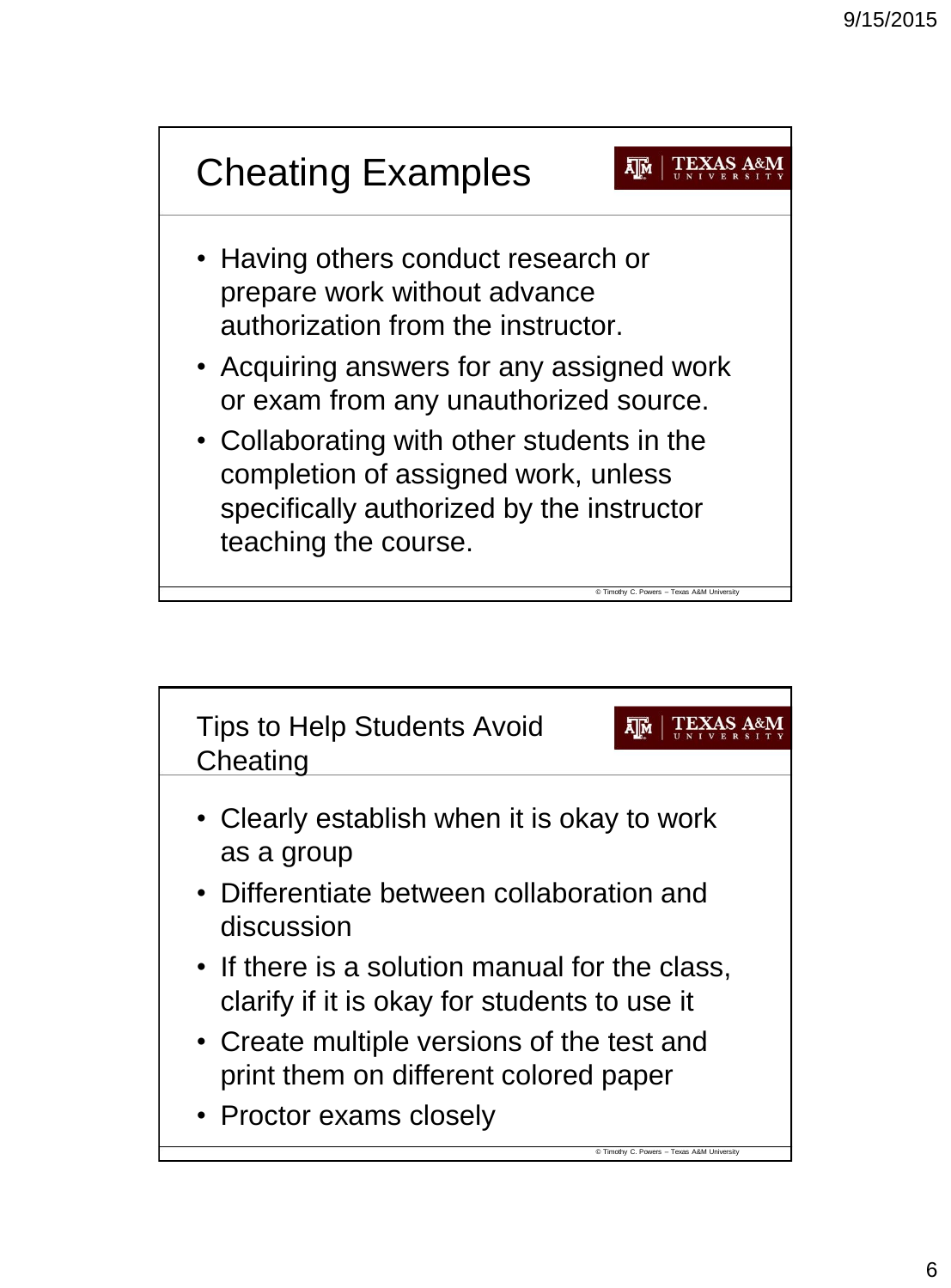## Case Study #1

## $\overline{\mathbf{A}}$   $\overline{\mathbf{M}}$   $\overline{\mathbf{A}}$   $\overline{\mathbf{B}}$   $\overline{\mathbf{B}}$   $\overline{\mathbf{B}}$   $\overline{\mathbf{A}}$   $\overline{\mathbf{B}}$   $\overline{\mathbf{A}}$   $\overline{\mathbf{B}}$   $\overline{\mathbf{B}}$   $\overline{\mathbf{B}}$   $\overline{\mathbf{B}}$   $\overline{\mathbf{B}}$   $\overline{\mathbf{B}}$   $\overline{\mathbf{B}}$   $\overline{\mathbf{B}}$   $\overline{\mathbf{B}}$   $\overline{\$

Students in BIO 100 Lab are required to complete an intense, cumulative report for the semester. Tony and Dominique get together to discuss the assignment and their understanding of the class. They agree to break the paper up into sections and each write half of the report and combine the parts into a single report that each of them will turn it.

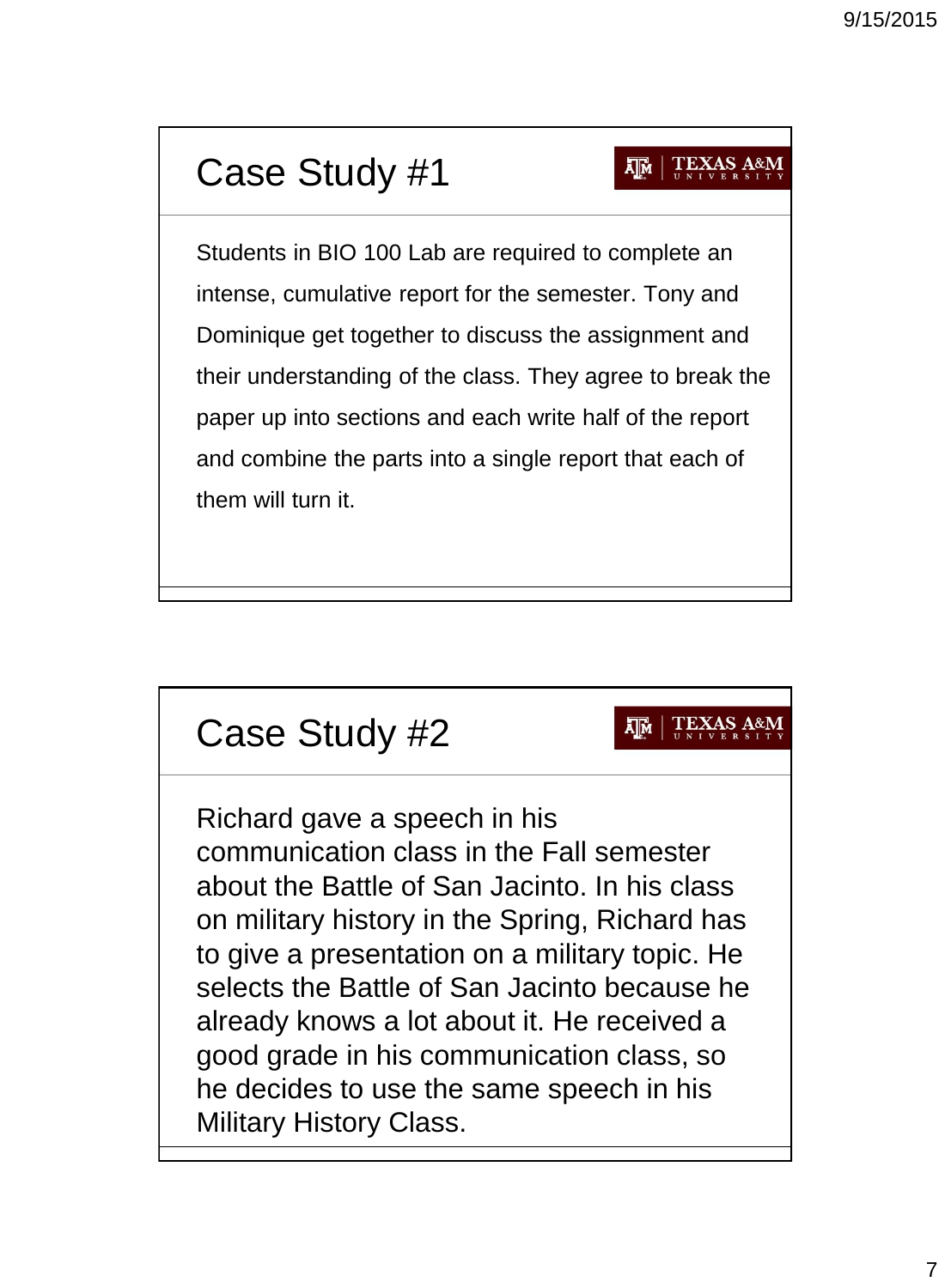## Case Study #3

## **AM** TEXAS A&M

Tanya's group is not being productive. With less than a week to go on their semester project, she becomes aware that two group members have decided to plagiarize their entire report from someone who took the class last year. She goes to the professor to ask for permission to work alone on the project. The professor, confused, allows Tanya to complete the assignment as an individual. The professor catches the other group plagiarizing and calls Tanya into her office.

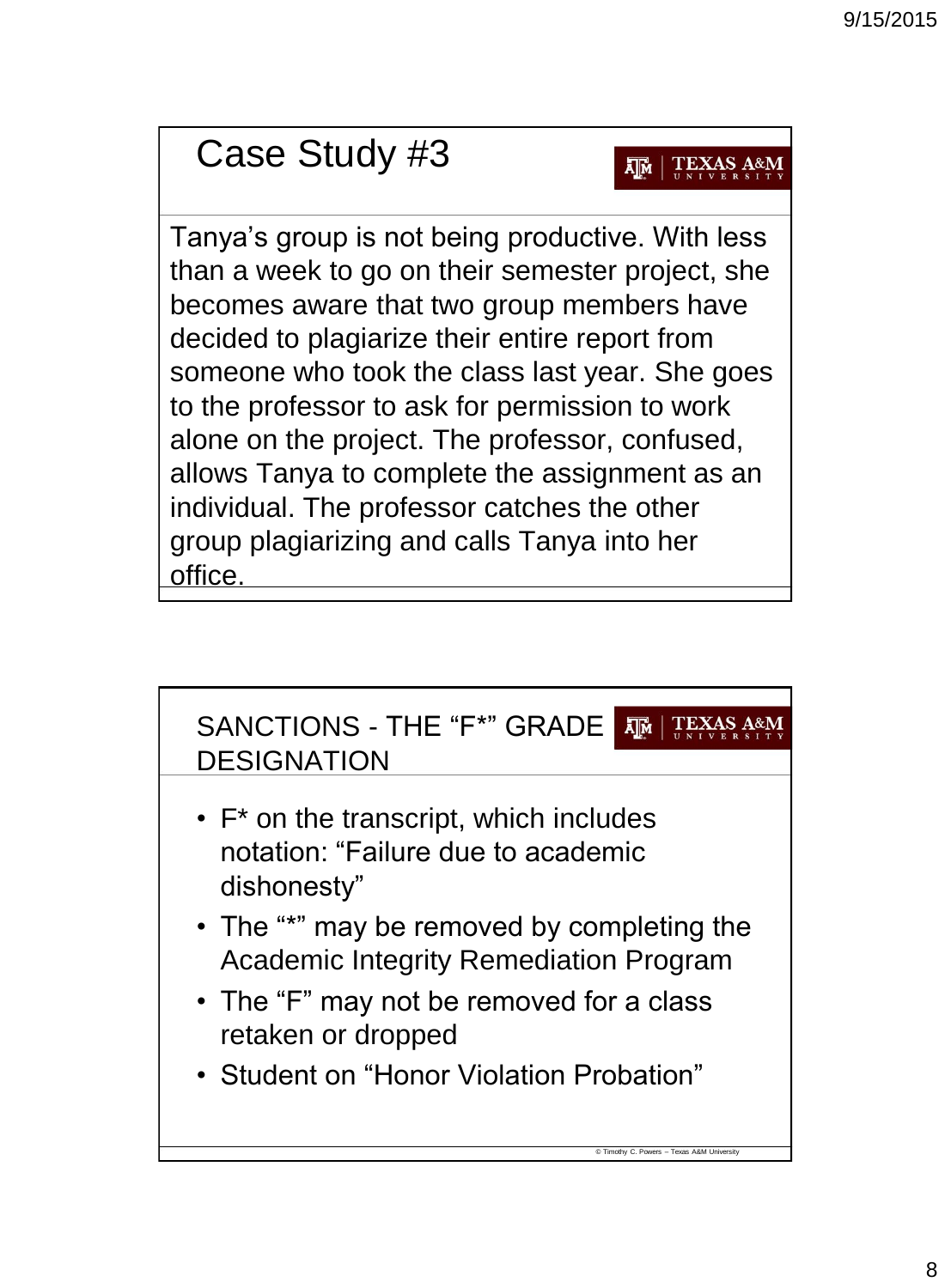

|      |                                 | <b>Sanctions</b>       | <b>TEXAS A&amp;M</b><br>Σ∏м<br>$\overline{U}$ N I V |                                              |                                      |                                             |                |                                            |                |  |
|------|---------------------------------|------------------------|-----------------------------------------------------|----------------------------------------------|--------------------------------------|---------------------------------------------|----------------|--------------------------------------------|----------------|--|
|      |                                 |                        |                                                     |                                              |                                      |                                             |                |                                            |                |  |
|      |                                 |                        |                                                     |                                              |                                      |                                             |                |                                            |                |  |
|      | <b>ACADEMIC INTEGRITY CASES</b> |                        |                                                     |                                              |                                      |                                             |                | <b>APPEALS</b>                             |                |  |
| Year | Total                           | Resolved by<br>Faculty |                                                     | Given F <sup>*</sup> Given Other<br>Sanction | Academic<br>Integrity<br>Remediation | Handled<br>Initially by<br>Honor<br>Council | Appealed       | Reduced<br>Sanction                        | Upheld         |  |
| 2015 | 10                              | 9                      |                                                     | 11                                           | $\overline{9}$                       | 1                                           |                |                                            |                |  |
| 2014 | 23                              | 23                     | $\overline{1}$                                      | 23                                           | 18                                   |                                             | 6              | 3                                          | 3              |  |
| 2013 | 19                              | 18                     | $\overline{4}$                                      | 15                                           | 13                                   | 1                                           | $\overline{2}$ | $\overline{1}$                             | $\overline{1}$ |  |
| 2012 | 23                              | 19                     | 8                                                   | 14                                           | 10                                   | $\overline{4}$                              |                |                                            |                |  |
| 2011 | 15                              | $\overline{7}$         | 5                                                   | 9                                            | 5                                    | 8                                           |                |                                            |                |  |
|      |                                 |                        |                                                     |                                              |                                      |                                             |                | C Timothy C. Powers - Texas A&M University |                |  |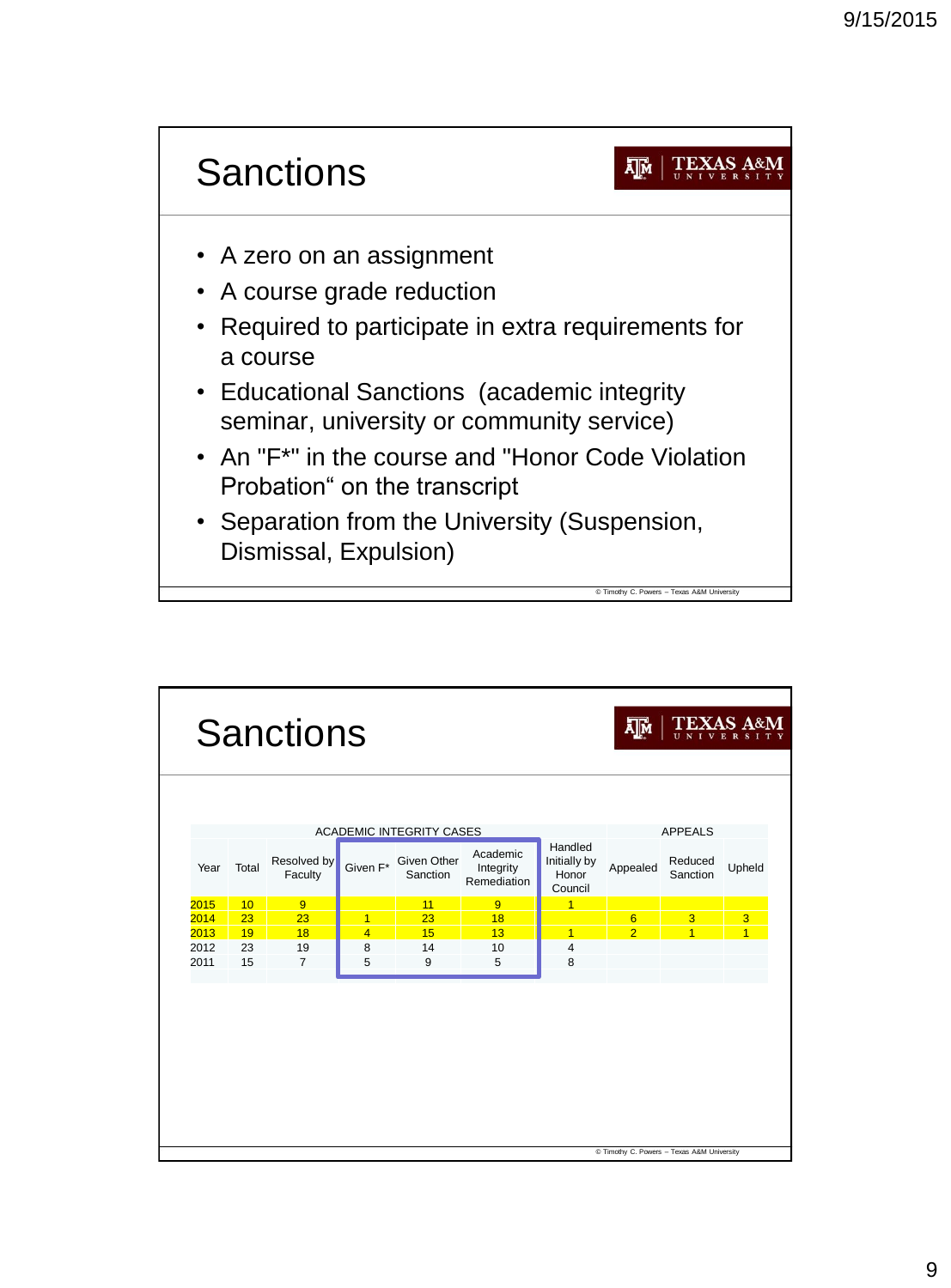

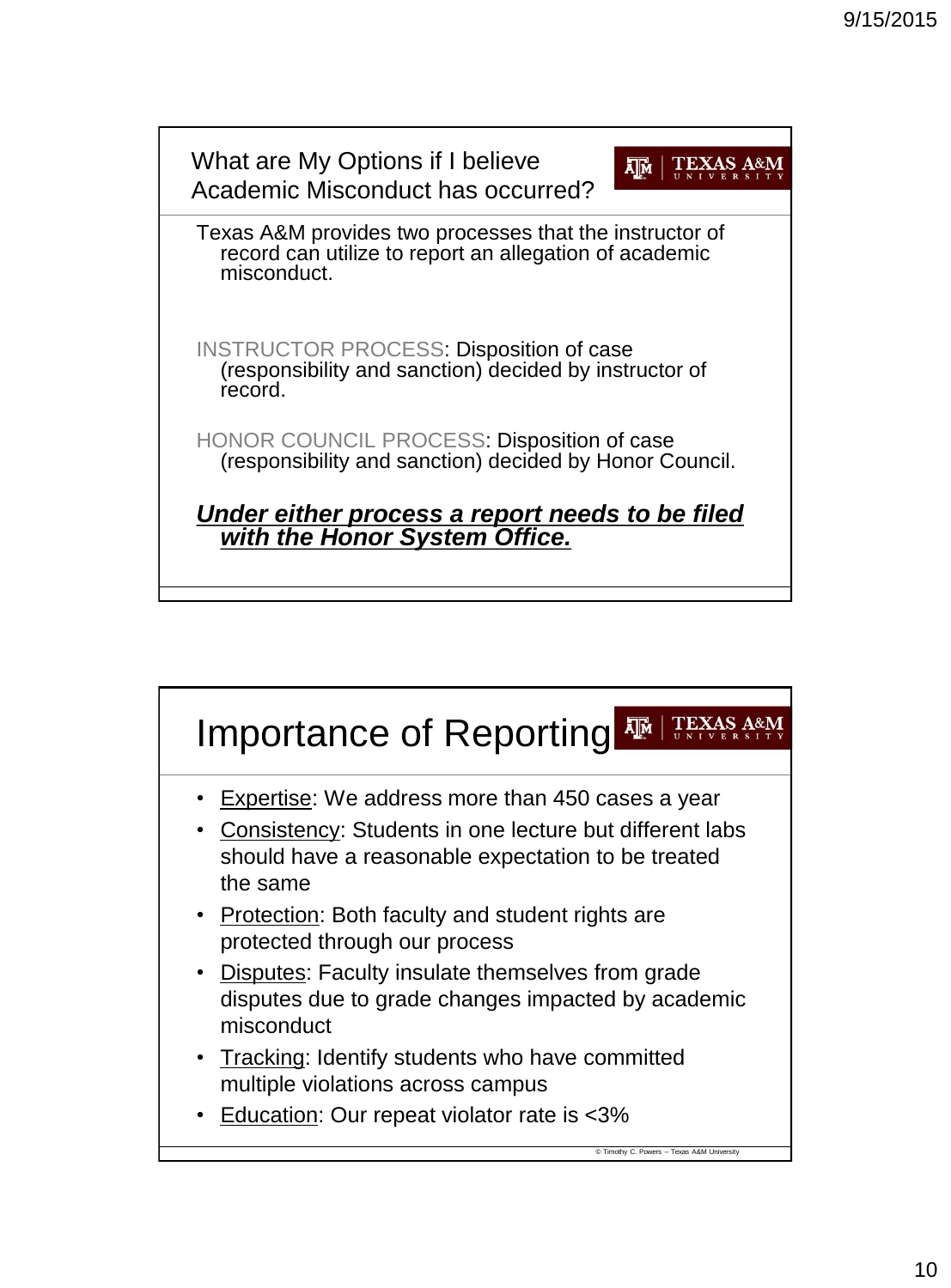